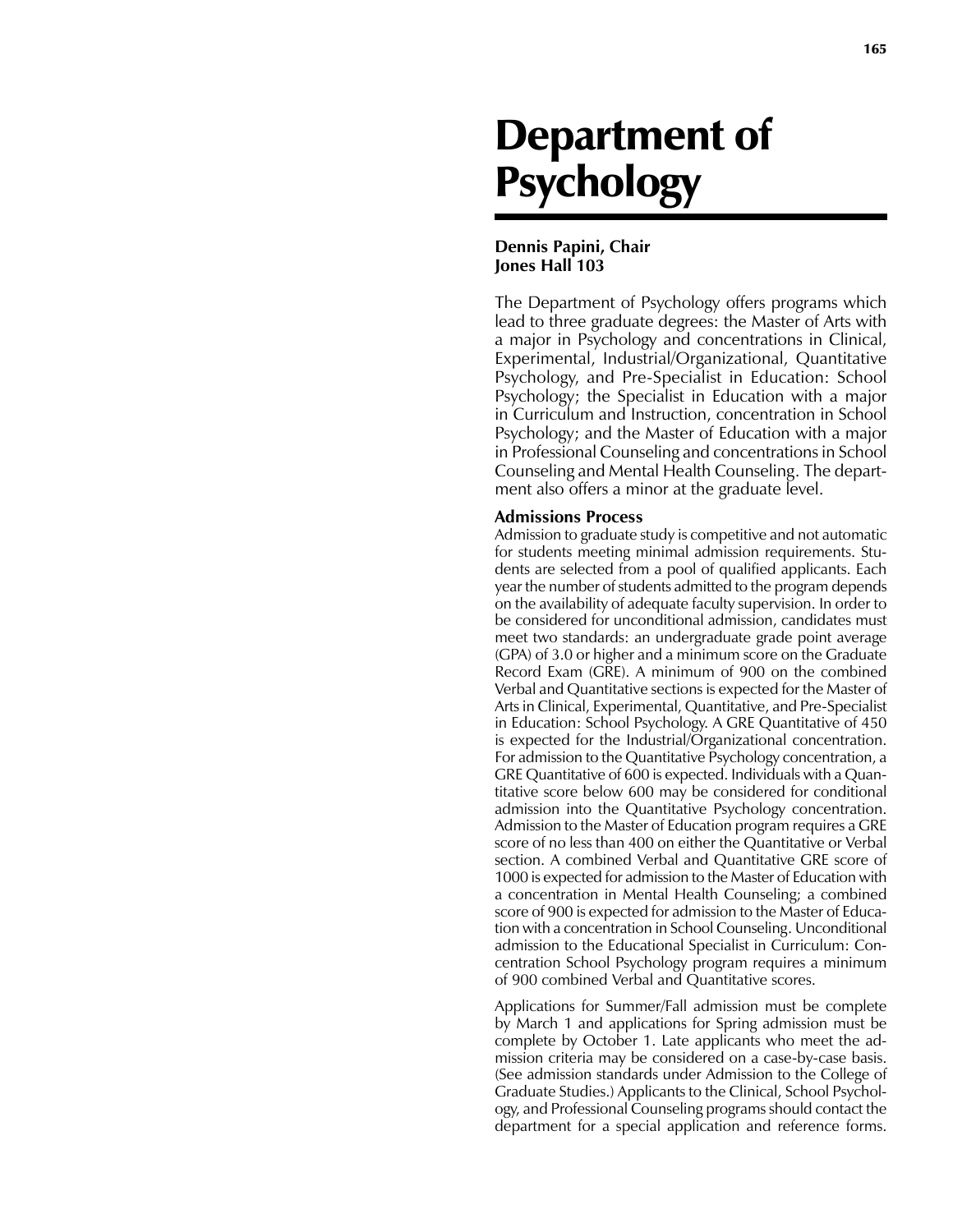Applicants to the Experimental, Industrial/Organizational, Quantitative, and School Psychology programs must provide letters of intent stating goals and objectives.

# **Conditional Admission**

Students who do not meet admission requirements may be admitted conditionally to a specific concentration. Students admitted conditionally must maintain a 3.25 GPA in their first semester (9 hours minimum) of required graduate courses in their concentration areas.

**Readmission:** See each area coordinator and program handbook for readmission policy.

# **Degree Plan**

Students must file a degree plan with the Graduate Office prior to the completion of 21 credit hours.

# **Performance Requirements**

Students must be able to meet the demands required for professional work in psychology. Therefore, students may be subject to dismissal from the Psychology Department if they (a) commit a serious breach of ethics or gross professional negligence or (b) present evidence of impaired psychological functioning that would present a danger to themselves or others in a professional role. Students who are dismissed may reapply and will be considered for readmission on a competitive basis. Students who reapply may be asked to provide evidence of improved ability to meet performance requirements.

# **Requirements for the Master of Arts**

The Master of Arts in Psychology has five different concentrations. Each concentration has specific admission standards and required courses. Most applicants have completed 15 semester hours of psychology classes prior to admission to their graduate programs. Those applicants without 15 semester hours of undergraduate psychology may be admitted to the programs, but must complete those credits in addition to their graduate programs.

## **Psychology Major Concentration: Clinical Admissions Criteria for M.A. Clinical Curriculum with Specializations**

All potential students must apply to the clinical program and will be evaluated on the current criteria as delineated in the graduate catalog (i.e. GRE, GPA, transcript, three letters of reference, supplemental reference forms, and the supplemental clinical application).

If a student already has an M.A. degree from either the Clinical or School Psychology programs at MTSU and wants to return to take specific courses to prepare for either the psychological assistant or the behavior analyst specialization, s/he may be considered in the applicant pool. If admitted, however,

no new degree would be obtained; the student would be a non-degree-seeking student but would be admitted to take specific clinical courses.

If a student has a master's degree or graduate coursework from another MTSU program or from another university, s/he may also be considered in the applicant pool. If accepted, credit for previous coursework would be allocated on an individual basis, consistent with the following MTSU policies:

- 1. If no previous graduate degree was obtained, up to 12 graduate credit hours may be applied to the Clinical master's degree.
- 2. If a previous master's degree was obtained, no credit that applied to that degree can be applied to the Clinical master's degree at MTSU. Additional coursework would be necessary to meet the 46-hour program requirement.

# **Graduation Requirements**

Candidate must

- 1. demonstrate knowledge of the core areas of psychology by completing the following courses at either the undergraduate or graduate level prior to entering the Clinical Program or during enrollment in the program (relevant courses offered at MTSU are listed in parentheses):
	- a. group measurement/testing (PSY 4260/5260 or 6050);
	- b. abnormal psychology (PSY 3230/5230);
	- c. learning or cognition (PSY 4040, 4480, 5480\*, or 6190\*);
	- d. social or developmental (PSY 2210, 2300, 4190, 4210/5210, 4610/5610, 6120\*, 6130\*, 6410);
	- e. brain and behavior, sensation and perception, or research methods (PSY 3070/5070, 4780/5780, 4240/5240, or 4030/5030);  *Courses marked with an asterisk (\*) may be counted as approved graduate electives depending upon specialization.*
- 2. complete a total of 46 semester hours, including at least 33 hours in psychology. Only 30 percent of the total number of hours may be dually listed (5000-level meeting in conjunction with 4000- or 3000-level) courses;
- 3. complete PSY 6280 (PSY 3020 or equivalent is a prerequisite for PSY 6280 and 6290), 6290, and 6640 (3 hours);
- 4. successfully write and orally present a written thesis evaluated by a committee of psychology faculty in conjunction with PSY 6640;
- 5. pass a written comprehensive examination prepared by the faculty in the student's concentration (may be taken no more than twice).

Students must be admitted to the clinical program prior to enrolling in required clinical core courses. Non-degree-seeking students may **not** enroll in required clinical courses, except by special permission.

# **Core Clinical Courses (Required of all clinical students)**

- 
- PSY 5470 Theories of Counseling OR<br>PSY 6841 Theories of Individual Psycl Theories of Individual Psychotherapy OR
- PSY 6080 Interventions with Children and Adolescents
- (PSY 6080 must be taken for Behavior Analyst specialization) PSY 6020 Theories of Personality
- 
- PSY 6100 Intellectual Assessment<br>PSY 6101 Laboratory in Intellectu Laboratory in Intellectual Assessment
- PSY 6250 Objective Personality Assessment
- PSY 6280 Psychological Statistics: Regression<br>PSY 6290 Psychological Statistics: Anova
- PSY 6290 Psychological Statistics: Anova<br>PSY 6510 Psychopathology
- Psychopathology
- PSY 6640 Thesis Research<br>
PSY 6690 Professional Issu
- Professional Issues and Roles
- PSY 6801 Interviewing and Intervention<br>PSY 6851 Assessment Field Practicum (C
- Assessment Field Practicum (Clinical)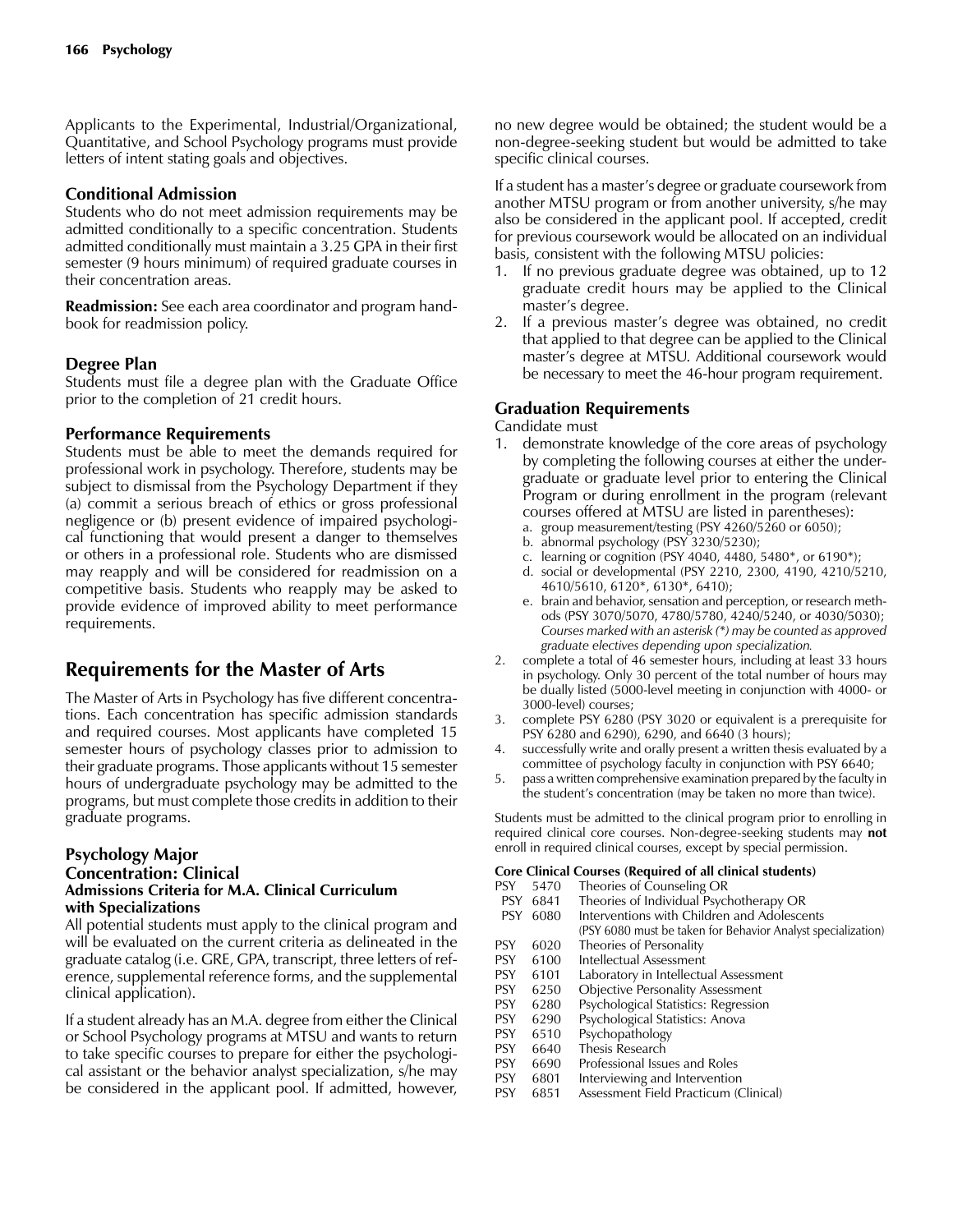# **Electives**

In addition to the required courses in the core area and the research area, students in the clinical concentration must take 12 elective credits to form a specialization. Students must choose a specialization from within the clinical concentration.

#### **Psychological Assistant: General Clinical Specialization**

Choose four courses (12 hours) from the following list. At least one of these courses must be marked with an asterisk (\*).

- PSY 5480 Learning Theories\*<br>PSY 5610 Adult Psychology a 5610 Adult Psychology and Aging PSY 5720 Multicultural Perspectives in Psychology and Education PSY 5780 Human Neuropsychology\*<br>
PSY 5820 Psychology of Language PSY 5820 Psychology of Language<br>
PSY 6120 Developmental Psycholo Developmental Psychology: Child PSY 6130 Developmental Psychology: Adolescent<br>
PSY 6190 Advanced Cognitive Psychology\* Advanced Cognitive Psychology\* PSY 6240 Projective Measurements<br>PSY 6340 Behavioral Medicine: The 6340 Behavioral Medicine: Theory and Application PSY 6390 Independent Research in Psychology: Clinical<br>PSY 6400 Psychological Disorders of Children Psychological Disorders of Children PSY 6440 Advanced Applied Behavioral Analysis PSY 6500 Behavioral Methodology<br>
PSY 6520 Psychopharmacology\* Psychopharmacology\* PSY 6530 The Psychology of Reading and Reading Development PSY 6580 Multivariate Data Analysis PSY 6710 Community Psychology PSY 6750 Psychology and Assessment of Learning Disabilities<br>PSY 6770 Assessment and Therapeutic Interventions for Assessment and Therapeutic Interventions for Children's Emotional Problems<br>6780 Clinical Neuropsychology\* PSY 6780 Clinical Neuropsychology\*<br>
PSY 6820 Family Therapy: Evaluation Family Therapy: Evaluation and Treatment Planning PSY 6890 Consultation PSY 7100 Multicultural and Social Bases for Assessment and Intervention Practices<br>7520 Assessment and Treatr PSY 7520 Assessment and Treatment of Addictions **Health/Neuropsychology Specialization Required:** PSY 6780 Clinical Neuropsychology **Choose three courses (9 hours) from the following:**  PSY 5780 Human Neuropsychology<br>PSY 6340 Behavioral Medicine: The PSY 6340 Behavioral Medicine: Theory and Application PSY 6390 Independent Research in Psychology: Clinical (3 credits) PSY 6520 Psychopharmacology PSY 7520 Assessment and Treatment of Addictions **Behavior Analyst Specialization Required: Nine (9) hours from the following:** PSY 5480 Learning Theories OR **PSY 6785** Principles of Behavior Analysis<br>PSY 6440 Advanced Applied Behavioral Advanced Applied Behavioral Analysis PSY 6500 Behavioral Methodology (and BA ethics)
- **Choose one course (3 hours) from the following:**<br>PSY 6390 Independent Research in Psychology
- Independent Research in Psychology: Clinical (3 credits)
- PSY 6400 Psychological Disorders of Children
- PSY 6520 Psychopharmacology
- PSY 6770 Assessment and Therapeutic Interventions for Children's Emotional Problems<br>PSY 6340 Behavioral Medicine: Theory a
- Behavioral Medicine: Theory and Application
- PSY 6350 Laboratory in Behavioral Medicine

Professional liability insurance (\$1,000,000 each incident/\$3,000,000 annual aggregate) must be maintained throughout enrollment in the program with a current insurance binder filed with the department at all times.

# **Psychology Major**

# **Concentration: Experimental**

A major goal of the Experimental concentration in psychology is to prepare the student to be a research psychologist. The primary objective is to prepare the student to enter a Ph.D. program in psychology. However, many industries, clinical settings, and research universities are interested in students with the analytical and statistical skills of a research psychologist. In addition, students with master's degrees in experimental psychology may also be employed as faculty at the community college level as psychology instructors.

Experimental students need to have a strong background in the core areas of experimental psychology. Some of this background can be attained at the undergraduate level (see item 1 below); however, the students must also complete a core of graduate experimental courses (see item 6 below). In addition, students are encouraged to become involved in research and to participate in research projects throughout their graduate enrollment. Toward this goal, the student should enroll in at least one hour of research (PSY 6600) or thesis work (PSY 6640) each semester.

# **Graduation Requirements**

## Candidate must

- 1. demonstrate knowledge of the core areas of psychology by completing the following courses at either the undergraduate or graduate level prior to entering the Experimental program or during enrollment in the program (relevant courses offered at MTSU are listed in parentheses):
	- a. introductory/general psychology (PSY 1410);
	- b. research methods (PSY 3070 or 5070);
	- c. social psychology or personality (PSY 2210, 3230/5230, 3590, 5420, 6020, or 6030);
	- d. learning or cognition (PSY 4040, 4480/5480, or 6190);
	- e. developmental (PSY 2300, 4190, 4210/5210, 4610/5610, 6120, 6130, 6410);
	- f. brain and behavior or sensation and perception (PSY 2190, 4030/5030, 4240/5240, or 4780/5780);
	- g. statistics (PSY 3020).
- 2. complete a total of 36 semester hours, including at least 30 hours in graduate psychology courses. Only 30 percent of the total number of hours may be dually listed (5000 level meeting in conjunction with 4000- or 3000-level) courses;
- 3. complete PSY 6280 and 6290 (PSY 3020 or equivalent is a prerequisite for PSY 6280 and 6290);
- 4. successfully write and orally present a written thesis evaluated by a committee of psychology faculty in conjunction with PSY 6640;
- 5. pass a written comprehensive examination prepared by the Experimental faculty (may be taken no more than twice);
- 6. complete the following Experimental core courses:

#### **Core Courses**

- **PSY 5240** Behavioral Neuroscience<br> **PSY 6120** Developmental Psycholog
- Developmental Psychology: Child (or PSY 6130 if the student has had a course in Child Psychology, e.g. PSY 4190)<br>PSY 6190 Advanced Cognitive Psycho
- Advanced Cognitive Psychology
- PSY 6600 Independent Research in Psychology: General/Experimental (3 hours total)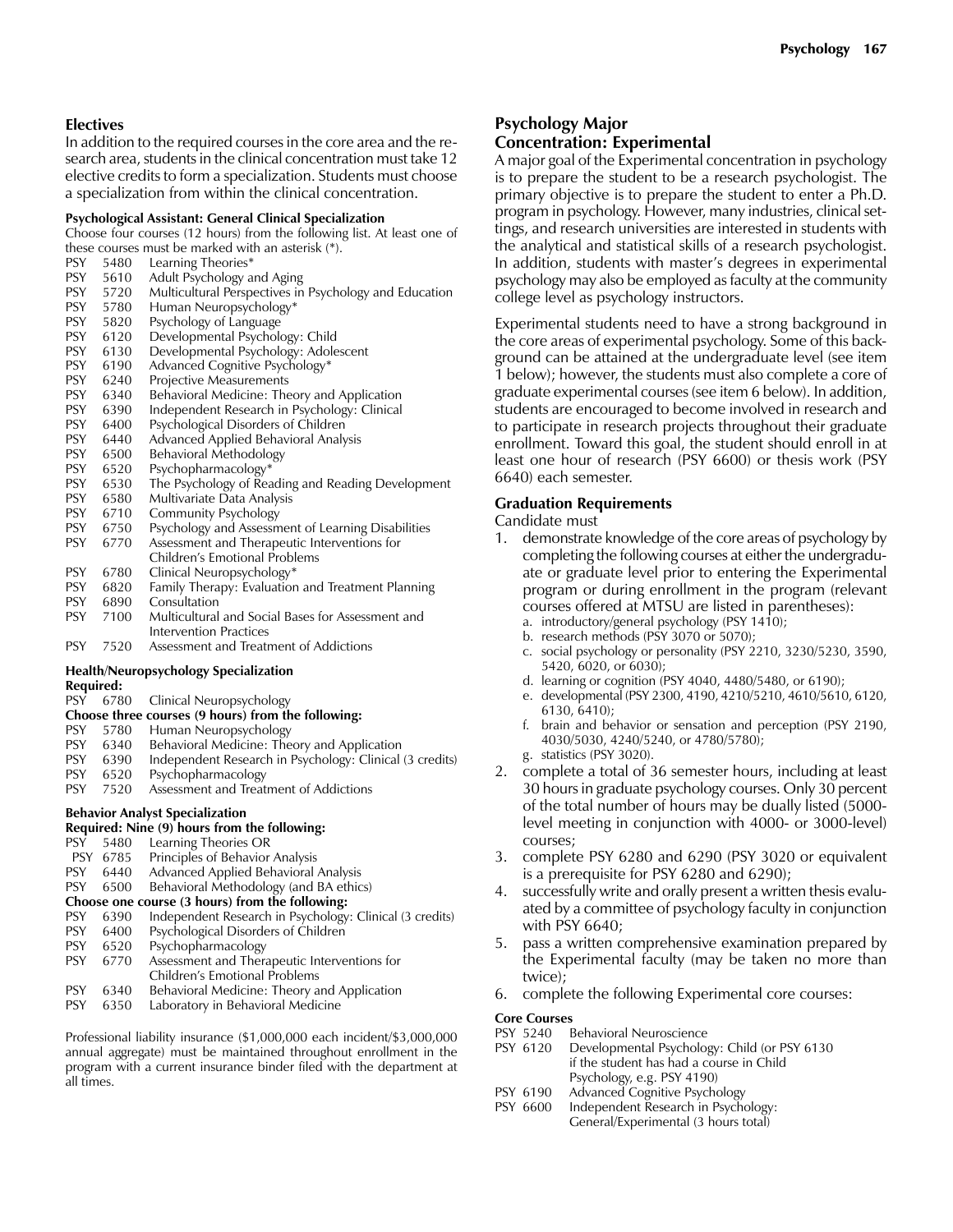- PSY 6615 Basic and Applied Research Methods in Psychology
- PSY 6640 Thesis (3 hours total)
- PSY 6670 Literature Review and Reading in Psychology: Behavioral Neuroscience (3 hours total)

6 hours of elective chosen with the approval of the student's advisor.

# **Psychology Major**

# **Concentration: Industrial/Organizational**

The goal of the Industrial/Organizational (I/O) concentration is to produce professionals who are able to apply the science of psychology in business, industry, and government settings. The program is designed to prepare students for positions in human resource departments or consulting, or for entry into an I/O doctoral program.

# **Graduation Requirements**

Candidate must

- 1. demonstrate knowledge of the core areas of psychology by completing the following courses at either the undergraduate or graduate level prior to entering the Industrial/Organizational Program, or during enrollment in the program (relevant courses offered at MTSU are listed in parentheses):
	- a. group measurement/testing (PSY 4260/5260 or 6050);
	- b. abnormal psychology or personality (PSY 3230/5230, 3590, or 6020);
	- c. learning or cognition (PSY 4040, 4480/5480, or 6190);
	- d. social or developmental (PSY 2210, 2300, 4190, 4210, 4610/5610, or 6410);
	- e. brain and behavior, sensation and perception, or research methods (PSY 3070/5070, 4240/5240, or 4030/5030);
	- f. introductory course in I/O psychology (PSY 3320).
- 2. complete a total of 46 semester hours, including at least 38 hours in psychology. Only 30 percent of the total number of hours may be dually listed (5000 level meeting in conjunction with 4000 or 3000 level) courses;
- 3. complete PSY 6280 (PSY 3020 or equivalent is a prerequisite for PSY 6280 and 6290), 6290, and 6640 (3 hours);
- 4. successfully write and orally present a written thesis evaluated by a committee of psychology faculty in conjunction with PSY 6640;
- 5. pass a written comprehensive examination prepared by the Industrial/Organizational faculty (may be taken no more than twice).

# **Required**

| <b>PSY</b> | 6070 | Advanced Industrial Organizational Training         |
|------------|------|-----------------------------------------------------|
|            |      | and Development                                     |
| <b>PSY</b> | 6090 | Practicum: Industrial/Organizational Psychology     |
| <b>PSY</b> | 6300 | Literature Review and Reading in Psychology:        |
|            |      | Industrial/Organizational                           |
| <b>PSY</b> | 6320 | Performance Appraisal and Job Analysis              |
| <b>PSY</b> | 6330 | Professional Issues in Industrial/Organizational    |
|            |      | Psychology                                          |
| <b>PSY</b> | 6420 | Advanced Personnel Selection and Placement          |
| <b>PSY</b> | 6450 | Advanced Organizational Psychology                  |
| <b>PSY</b> | 6570 | Psychological Research Methods in Human Resource    |
|            |      | Management                                          |
| <b>PSY</b> | 6085 | Pre-Practicum: Industrial/Organizational Psychology |
|            |      | Two of the following four courses                   |
| <b>PSY</b> | 5290 | Wage and Salary Administration                      |

- 
- PSY 6360 Organizational Change and Development<br>PSY 6365 Organizational Surveys and Employee Atti PSY 6365 Organizational Surveys and Employee Attitudes and
- Motivation PSY 6380 Work Group Effectiveness
- **Electives (not an inclusive list; consult advisor)**
- PSY 5340 Human Factors Psychology
- PSY 6370 Organizational Skills<br>PSY 6460 Factor Analysis and I
- 6460 Factor Analysis and Related Methods

# **Psychology Major Concentration: Quantitative**

# **Graduation Requirements**

Candidate must

- 1. demonstrate knowledge of the core areas of psychology by completing the following courses at either the undergraduate or graduate level prior to entering the Quantitative program or during enrollment in the program (relevant courses offered at MTSU are listed in parentheses):
	- a. basic statistics (PSY 3020);
	- b. research methods (PSY 3070/5070);
	- c. group measurement/testing (PSY 4260/5260 or 6050);
	- d. abnormal psychology, personality, social, or developmental (PSY 2210, 2300, 3230/5230, 3590, 4190, 4210/5210, or 4610/5610);
	- e. learning, cognition, brain and behavior, or sensation and perception (PSY 2190, 4040, 4480/5480, 4780/5780, 4240/5240, or 4030/5030).
- 2. complete a total of 45 semester hours, including at least 33 hours in psychology. Only 30 percent of the total number of hours may be dually listed (5000- level meeting in conjunction with 4000- or 3000-level) courses;
- 3. complete PSY 6280, 6290, (PSY 3020 or equivalent is a prerequisite for PSY 6280 and 6290), and 6640 (thesis, 3 hours);
- 4. successfully write and orally present a written thesis evaluated by a committee of psychology faculty in conjunction with PSY 6640;
- 5. pass a written comprehensive examination prepared by the faculty in the student's concentration (may be taken no more than twice).

#### **Required**

- PSY 6210/7210 Advanced Psychometrics
- PSY 6460 Factor Analysis and Related Methods
- PSY 6490 Practicum: Quantitative Psychology
- PSY 6550 Structural Equation Modeling
- PSY 6560 Computer-Based Statistical Packages
- PSY 6580/7580 Multivariate Data Analysis
- PSY 6585/7585 Test Construction and Validation
- PSY 6660 Literature Review and Reading in Psychology– Quantitative (3 credits)

#### **Electives**

Students must take 12 elective credits in addition to required courses. The courses may be in psychology or related areas with the permission of the academic advisor.

# **Psychology Major Concentration: Pre-Specialist in Education: School Psychology**

The School Psychology program includes two degrees. Program completion and endorsement for a State Department of Education license require successful completion of both degrees. The M.A. portion of the program comes first. The Ed.S. is an advanced degree. It is only available to students who have master's degrees in school psychology. Respecializing students from other master's programs in psychology or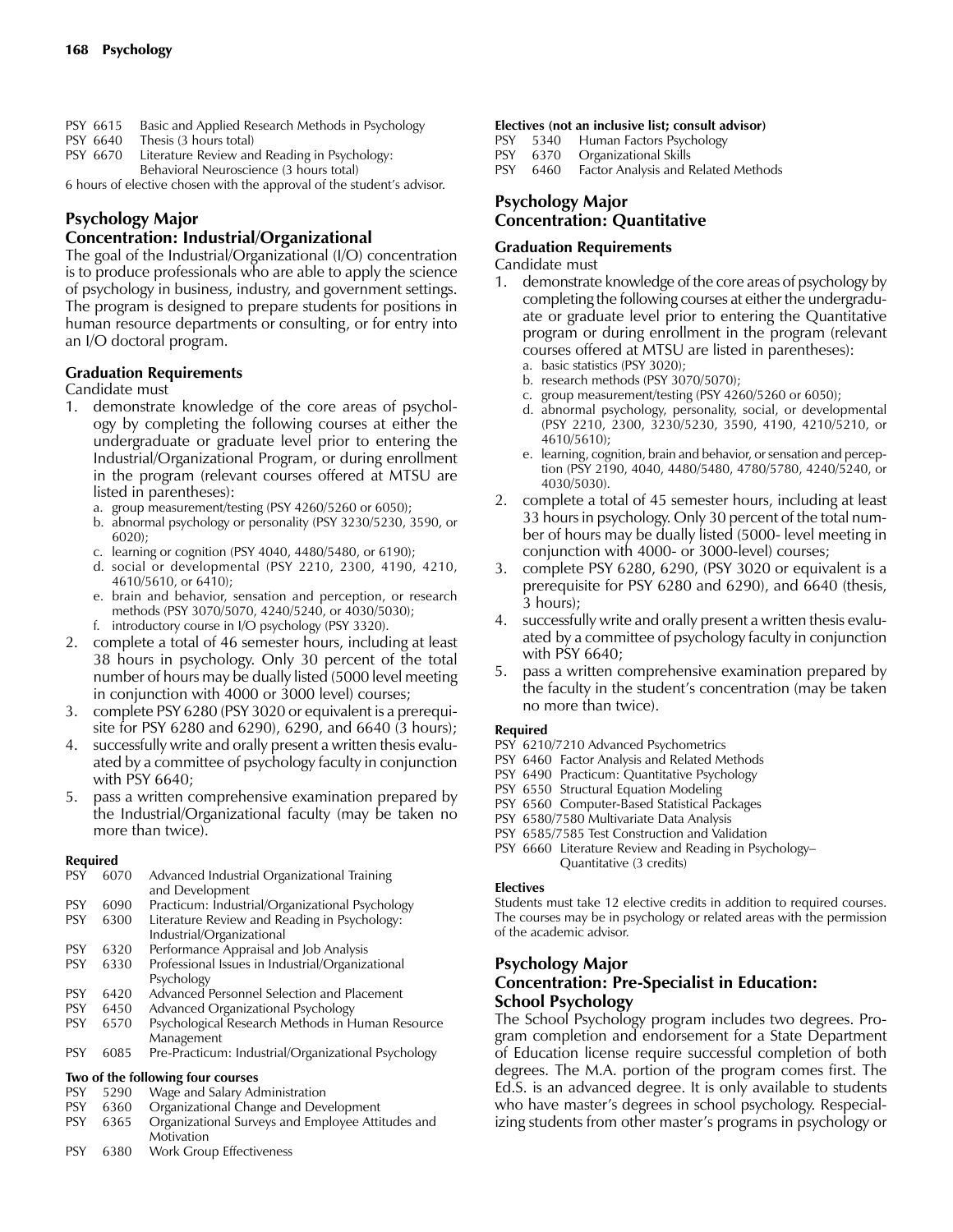counseling may apply, but they will be required to complete deficiencies.

The School Psychology program is field based. As such, a student is required to be continuously enrolled in at least one field-based course every semester from the completion of PSY 6140 until the completion of the program. PSY 6960, 6980, 7080, and 7810 are field-based courses. The policy excludes summer sessions.

Tennessee teacher licensing in school psychology is obtained through MTSU's program. Licensing requires (1) completion of the Ed.S. with a concentration in School Psychology, (2) 1,200 hours of internship in school psychology, (3) acceptable scores on the school psychology Praxis II Test, and (4) verification of readiness for independent practice by an internship supervisor. The School Psychology PRAXIS II test assesses the following areas: a) diagnosis and fact finding; b) prevention and intervention; c) applied psychological foundations; and d) ethics and legal considerations.

# **M.A. Graduation Requirements:**

#### **Concentration: Pre-Specialist in Education** Candidate must

- 1. demonstrate knowledge of the core areas of psychology by completing the following courses prior to entering the School Psychology program or during enrollment in the program (relevant courses offered at MTSU are listed in parentheses):
	- a. testing (PSY 6100 and 6101; PSY 4260 or equivalent is a prerequisite);
	- b. abnormal psychology (PSY 6400);
	- c. learning (PSY 6440);
	- d. developmental (PSY 6120, 6130, or 6410);
	- e. research methods (PSY 6640; 3 hours).
- 2. complete a total of 45 semester hours, including at least 33 hours in psychology. Only 30 percent of the total number of hours may be dually listed (5000-level meeting in conjunction with 4000- or 3000-level) courses; students without at least an undergraduate minor in psychology (at least 15 hours) will be required to complete up to 15 hours of additional psychology coursework that will not count toward the M.A. degree;
- 3. complete PSY 6280 and 6290 (PSY 3020 or equivalent is a prerequisite for both);
- 4. successfully write and orally present a written thesis evaluated by a committee of psychology faculty in conjunction with PSY 6640;
- 5. pass a written comprehensive examination prepared by the faculty in the student's concentration (may be taken no more than twice).

#### **Required Courses**

- PSY 6060 School Psychology: Ethics and Practice
- PSY 6080 Interventions with Children and Adolescents
- PSY 6100 Intellectual Assessment
- PSY 6101 Laboratory in Intellectual Assessment
- PSY 6140 Practicum: School Psychology
- PSY 6750 Psychology and Assessment of Learning Disabilities
- PSY 6760 Educational Assessment
- PSY 6770 Assessment and Therapeutic Interventions for Children's Emotional Problems
- PSY 6890 Consultation
- PSY 6950 Literature Review and Reading in Psychology: School

Professional liability insurance, coverage amount at the student's discretion, must be maintained throughout enrollment in the program, with a current insurance binder filed with the department at all times.

# **Requirements for the Specialist in Education**

# **Ed.S. Graduation Requirements Curriculum and Instruction Major Concentration: School Psychology**

Candidate must

- 1. hold a master's degree in psychology, educational psychology, or school counseling and normally should have completed all courses listed under the M.A. program for the Pre-Specialist in Education: School Psychology concentration.
- 2. complete a minimum of 30 graduate semester hours with a minimum of 15 hours at the 7000 level.
- 3. file a degree plan with the Graduate Office prior to the completion of 21 credit hours.
- 4. satisfy a residency requirement consisting of (a) the completion of 18 semester hours of graduate study within a 12-month period and (b) full-time enrollment (at least 9 semester hours) for at least one semester.
- 5. complete FOED 6610/7610 (for those who did not have a thesis listed on their transcripts as part of their master's degree).
- 6. complete courses in the following areas (based on National Association of School Psychologists standards): a. databased decision making and accountability; b) consultation and collaboration; c) effective instruction and development of cognitive/academic skills; d) socialization and development of life skills; e) student diversity in development and learning; f) school and systems organization, policy, development, and climate; g) prevention, crisis intervention, and mental health; h) home/school/community collaboration; i) research and program evaluation; j) school psychology practice and development; k) information technology.
- 7. complete PSY 7810, an internship of 1,200 hours after completion of the M.A. degree.
- 8. pass a written comprehensive examination prepared by the faculty (may be taken no more than twice).

#### **Required**

- SPSE 6390 School Law
- SPSE 6640 Microcomputers in the K-12 Educational Setting
- PSY 7530 The Psychology of Reading and Reading Development
- PSY 7080 Practicum: Advanced Interventions with Children
- PSY 7100 Multicultural Social Bases for Assessment and Intervention
- PSY 7810 Advanced Internship: School Psychology (6 hours)

Professional liability insurance, coverage amount at the student's discretion, must be maintained throughout enrollment in the program, with a current insurance binder filed with the program coordinator at all times.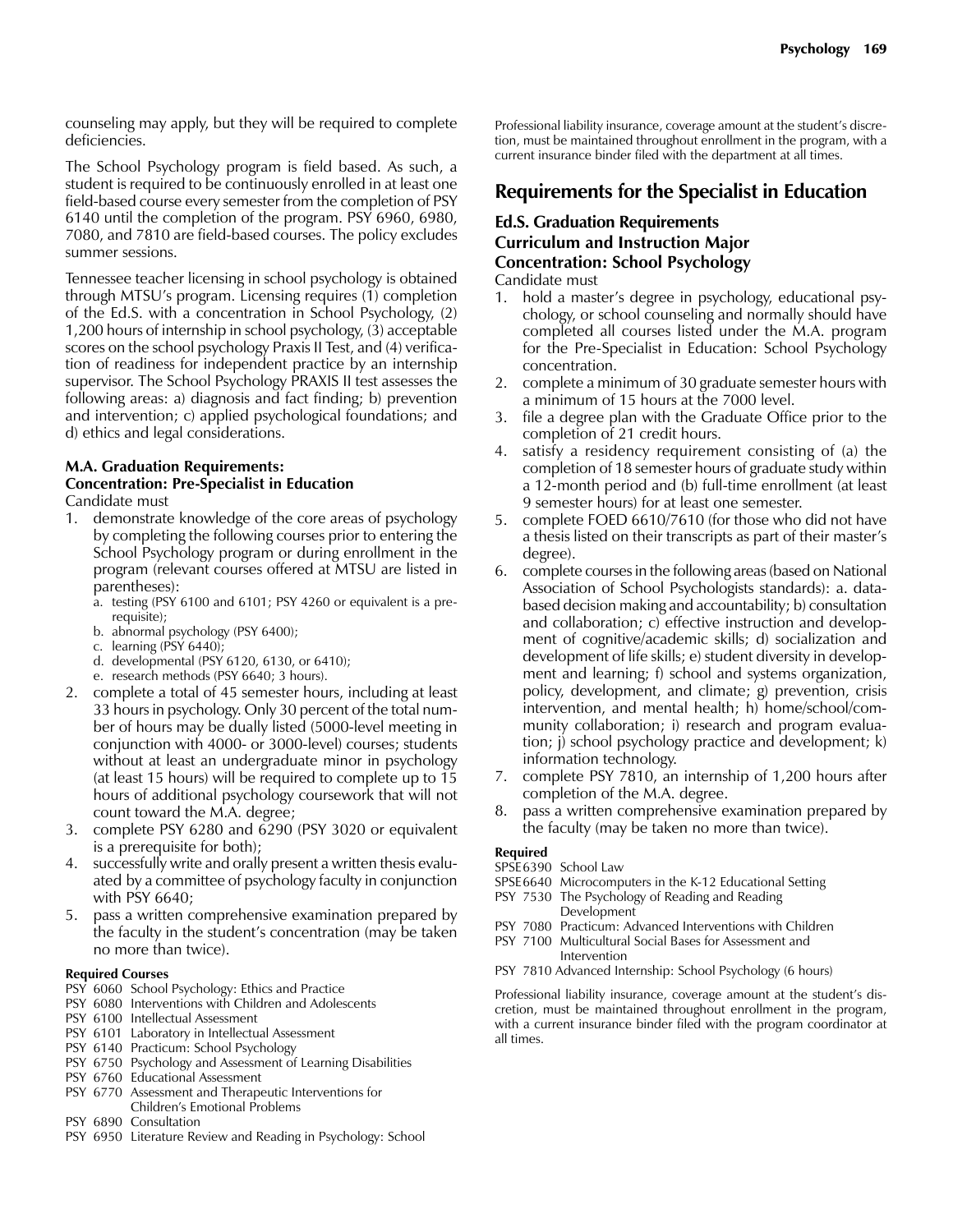# **Requirements for the Master of Education**

The Master of Education in Professional Counseling has two concentrations: Mental Health Counseling and School Counseling. Each concentration has its own admission standards and required courses. Students select one concentration to prepare for work in mental health or school (PreK-12) settings. The curriculum covers the eight core areas of professional counseling programs required by the Council for Accreditation of Counseling and Related Education Programs (CACREP) as well as requirements of the Tennessee Board of Professional Counselors, Marital and Family Therapists, Clinical Pastoral Therapists, and State Department of Education. A student successfully completing the program will have satisfied the educational requirements necessary for licensure as professional counselors with mental health service provider designation (LPC MHSP) or school counselor. A student seeking licensure as school counselors must be recommended forsuch by the program faculty; completion of the School Counseling concentration is not a guarantee of the recommendation for licensure.

# **Performance Requirements**

Students must be able to meet the demands required for professional work in counseling. Therefore, students may be subject to dismissal from the Professional Counseling program if they (a) commit a serious breach of ethics or gross professional negligence, or (b) present evidence of impaired psychological functioning that would present a danger to themselves or others in a professional role. Students who are dismissed may reapply and will be considered for readmission on a competitive basis. Students who reapply may be asked to provide evidence of improved ability to meet performance requirements.

# **Professional Counseling Major**

# **Concentration: Mental Health Counseling**

The goal of the Mental Health concentration is to prepare students to provide professional counseling services to children, adolescents, and their parents in mental health-related settings. Students are trained to diagnose and treat select mental and emotional disorders and to promote optimal mental health. A 100-hour combined practicum in a middle school setting and the MTSU Psychological Services Center and a 900-hour internship in a mental health setting are required.

# **Admissions**

Students apply separately to the College of Graduate Studies and Professional Counseling program. Admission to the Mental Health Counseling program is not automatic for students meeting minimum admission requirements. Admissions decisions for the Mental Health Counseling program will be made after reviewing all materials and determining the applicant's capacity, suitability, and preparation for graduate study in this area. Students are required to submit undergraduate transcripts, GRE scores, a supplemental application, and three recommendation forms to be considered for program admission. The supplemental application and recommendation form can be found on the Professional Counseling Web site (www.mtsu .edu/~psych/counsel.htm. Successful applicants typically have demonstrated the following:

- 1. Completion of an undergraduate major or minor in psychology including courses in abnormal psychology and statistics (with minimum grades of B in both courses). Although an undergraduate course in research methods is not an admission requirement, it is a prerequisite for PSY 6615.
- 2. A 3.0 or higher undergraduate grade point average.
- 3. A combined GRE Verbal plus Quantitative score of at least 1000 with scores on both the Verbal and Quantitative measures of the test above 400.
- 4. Participation in an assessment center conducted by the professional counseling faculty and practicing mental health counselors and school counselors within the first 12 hours of coursework with a positive recommendation from the evaluation team.

Application materials for Summer/Fall admission must be submitted by March 1; October 1 is the deadline for Spring admission.

# **Graduation Requirements**

Candidates must

- demonstrate knowledge of the core areas of psychology by completing the following courses at either the undergraduate or graduate level prior to entering the Mental Health Counseling program or during enrollment in the program (relevant courses offered at MTSU are listed in parentheses):
	- a. group measurement/testing (PSY 4260/5260);
	- b. abnormal psychology or personality (PSY 3230/5230);
	- c. learning or cognition (PSY 4040, 4480/5480, or 6190);
	- d. social or developmental (PSY 2210, 2300, 4190, 4210/5210, 4610/5610, 6120, 6130, or 6410);
	- e. brain and behavior, sensation and perception, or research methods (PSY 3070/5070, 4780/5780, 4240/5240, or 4030/5030).
- 2. complete 28 hours of core professional counseling courses and 33 hours of courses specific to mental health counseling (61 hours total). No more than 30 percent of the total number of hours may be dually listed (i.e., 5000 level meeting in conjunction with 4000 or 3000-level) courses;
- 3. successfully complete a written comprehensive examination prepared by the professional counseling faculty (may be taken no more than twice).

#### **Prerequisites/Corequisites:**

- PSY 3020 Basic Statistics for Behavioral Science with a minimum grade of B (or an equivalent undergraduate statistics course taken at another accredited educational institution)
- PSY 3230 Abnormal Psychology with a minimum grade of B (or an equivalent undergraduate abnormal psychology course taken at another accredited educational institution)

#### **Professional Counseling Core Courses (28 hours; required of all professional counseling students):**

- PSY 5260 Introduction to Psychological Testing
- PSY 5470 Theories of Counseling<br>
PSY 5720 Multicultural Perspectiv
- Multicultural Perspectives in Psychology and Education
- PSY 6150 Career Counseling
- PSY 6170 Group Counseling and Psychotherapy<br>PSY 6180 Laboratory in Group Counseling and I
- Laboratory in Group Counseling and Psychotherapy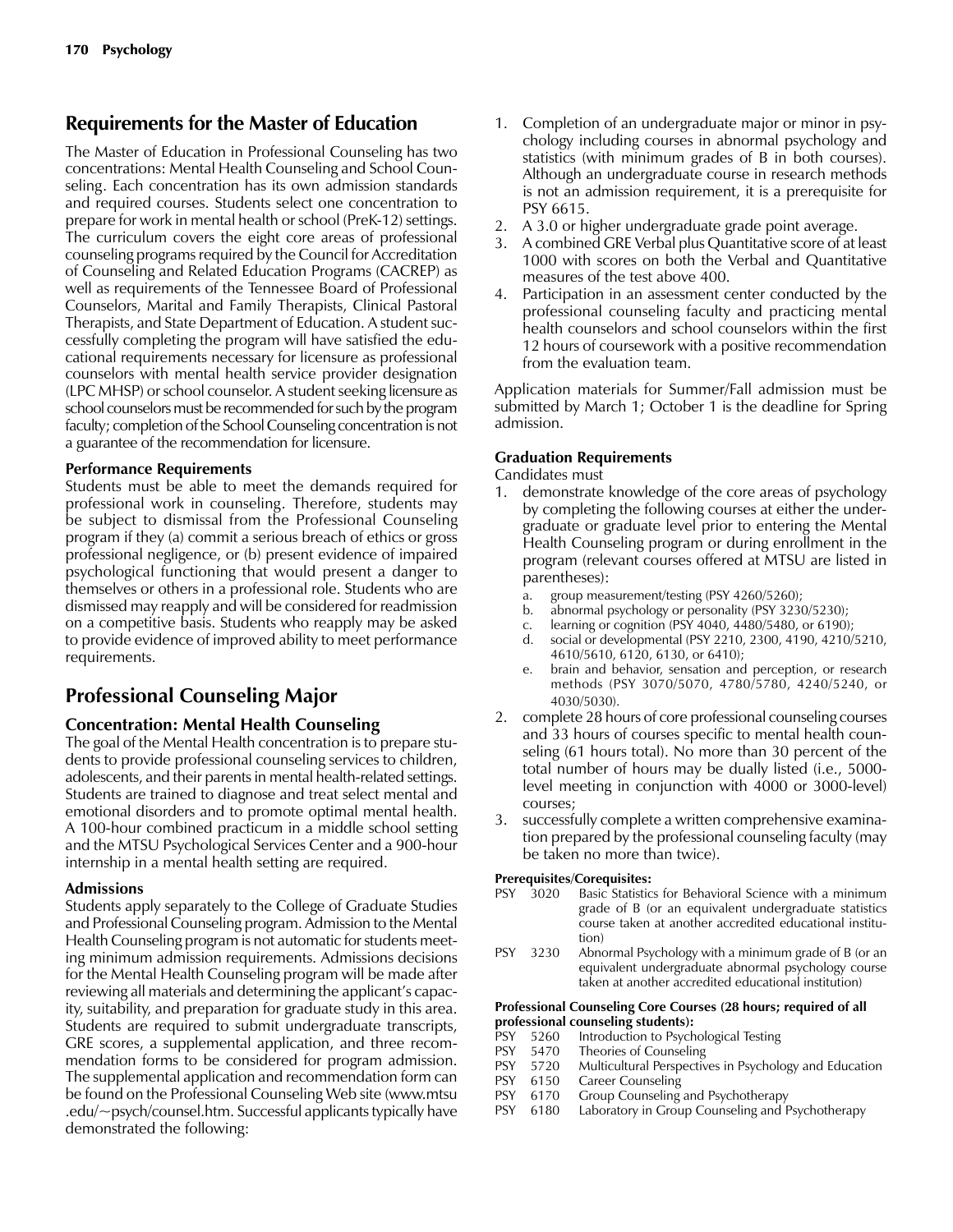- PSY 6230 Legal and Ethical Issues in Counseling
- PSY 6260 Pre-Practicum in Counseling
- PSY 6270 Practicum in Counseling<br>PSY 6410 Development Across the
- Development Across the Lifespan
- **Mental Health Counseling Courses (33 hours; required of mental**
- **health counseling students)**<br>PSY 5655 Foundations o Foundations of Mental Health Counseling
- PSY 6020 Theories of Personality
- PSY 6080 Interventions with Children and Adolescents<br>
PSY 6400 Psychological Disorders of Children
- PSY 6400 Psychological Disorders of Children
- PSY 6540 Internship: Mental Health Counseling (two semesters, 6 credits)<br>6615 Basic and
- PSY 6615 Basic and Applied Research Methods in Psychology<br>
PSY 6765 Diagnosis and Treatment Planning in Counseling
- Diagnosis and Treatment Planning in Counseling
- PSY 6820 Family Therapy: Evaluation and Treatment Planning
- PSY 6885 Play Therapy: Therapy and Practice
- PSY 7520 Assessment and Treatment of Addictions

# **Concentration: School Counseling**

The School Counseling concentration is developmental with a prevention/intervention focus. Students are required to complete a 100-hour practicum and two 300-hour internships in elementary and high school settings. An additional 60 hours of school experience for persons not licensed to teach are also required. Students seeking Tennessee school counseling licensure must obtain a positive recommendation from the professional counseling faculty at the end of their programs. Coursework completion is not a guarantee of the recommendation for licensure.

## **Admissions Criteria**

Students apply separately to the College of Graduate Studies and Professional Counseling program. Admission to the School Counseling program is not automatic for students meeting minimum admission requirements. Admissions decisions for the School Counseling Program will be made after reviewing all materials and determining the applicant's capacity, suitability, and preparation for graduate study in this area. Students are required to submit undergraduate transcripts, GRE scores, a supplemental application, and three recommendation forms to be considered for program admission. The supplemental application and recommendation form can be found on the Professional Counseling Web site (www.mtsu.edu/~psych/counsel. htm.) Successful applicants typically have demonstrated the following:

- 1. completion of an undergraduate course in statistics;
- 2. a 3.0 or higher undergraduate grade point average;
- 3. a combined GRE Verbal plus Quantitative score of at least 900 with scores on both the Verbal or Quantitative measures of the test above 400;
- 4. participation in an assessment center conducted by the Professional Counseling faculty and practicing mental health counselors and school counselors within the first 12 hours of coursework with a positive recommendation from the evaluation team.

Application materials for Summer/Fall admission must be submitted by March 1; October 1 is the deadline for Spring admission.

## **Graduation Requirements**

#### Candidates must

- 1. complete 28 hours of core professional counseling courses and 21 hours of school counseling courses (49 hours total). No more than 30 percent of the total number of hours may be dual listed (i.e., 5000-level meeting in conjunction with 4000- or 3000-level) courses.
- 2. successfully complete a written comprehensive examination prepared by the professional counseling faculty (may be taken no more than twice).

#### **Prerequisites/Corequisites:**

- PSY 3020 Basic Statistics for Behavioral Science with a minimum grade of C (or an equivalent undergraduate statistics course taken at another accredited educational institution)
- ELED 5201 Observation and Participation: Grades 1-6 (with a minimum grade of B if not a licensed teacher)

#### **Professional Counseling Core Courses (28 hours; required of all professional counseling students)**

- PSY 5260 Introduction to Psychological Testing<br>PSY 5470 Theories of Counseling
- Theories of Counseling
- PSY 5720 Multicultural Perspectives in Psychology and Education
- PSY 6150 Career Counseling
- PSY 6170 Group Counseling and Psychotherapy<br>PSY 6180 Laboratory in Group Counseling and F
- PSY 6180 Laboratory in Group Counseling and Psychotherapy<br>PSY 6230 Legal and Ethical Issues in Counseling
- Legal and Ethical Issues in Counseling
- PSY 6260 Pre-Practicum in Counseling<br>PSY 6270 Practicum in Counseling
- PSY 6270 Practicum in Counseling<br>PSY 6410 Development Across the
- Development Across the Lifespan

#### **School Counseling Courses (21 hours; required of school counseling students)**

- PSY 6160 Foundations of School Counseling
- PSY 6220 Organization and Administration of School Counseling Services
- PSY 6610 Introduction to Educational and Psychological Research<br>
PSY 6920 Internship: Secondary School Counseling (3 credits)
- Internship: Secondary School Counseling (3 credits)
- PSY 6930 Internship: Elementary School Counseling (3 credits)
- PSY 6890 Consultation

# **One of the following:**<br>PSY 5250 Psycho

- Psychology of Exceptional Children
- SPED 6800 Exceptional Children and Youth

#### **School Counseling Candidates Seeking Tennessee School Counseling Licensure**

All candidates seeking licensure as a school counselor in Tennessee must take and pass the Praxis II Specialty Area Test in School Guidance and Counseling (per State Department of Education criteria). This test is taken when the student is near the end of the master's program.

#### **Non-Degree-Seeking School Counseling Students**

Students who hold a master's degree in an area other than school counseling who seek to take classes to obtain licensure as a school counselor in Tennessee must be accepted into the School Counseling program in order to do so. This admission is not automatic. Successful applicants have generally met the same criteria as other School Counseling program applicants, as described above.

These applicants should take the following steps:

1. consult with the School Counseling program coordinator regarding what additional coursework is needed for licensure;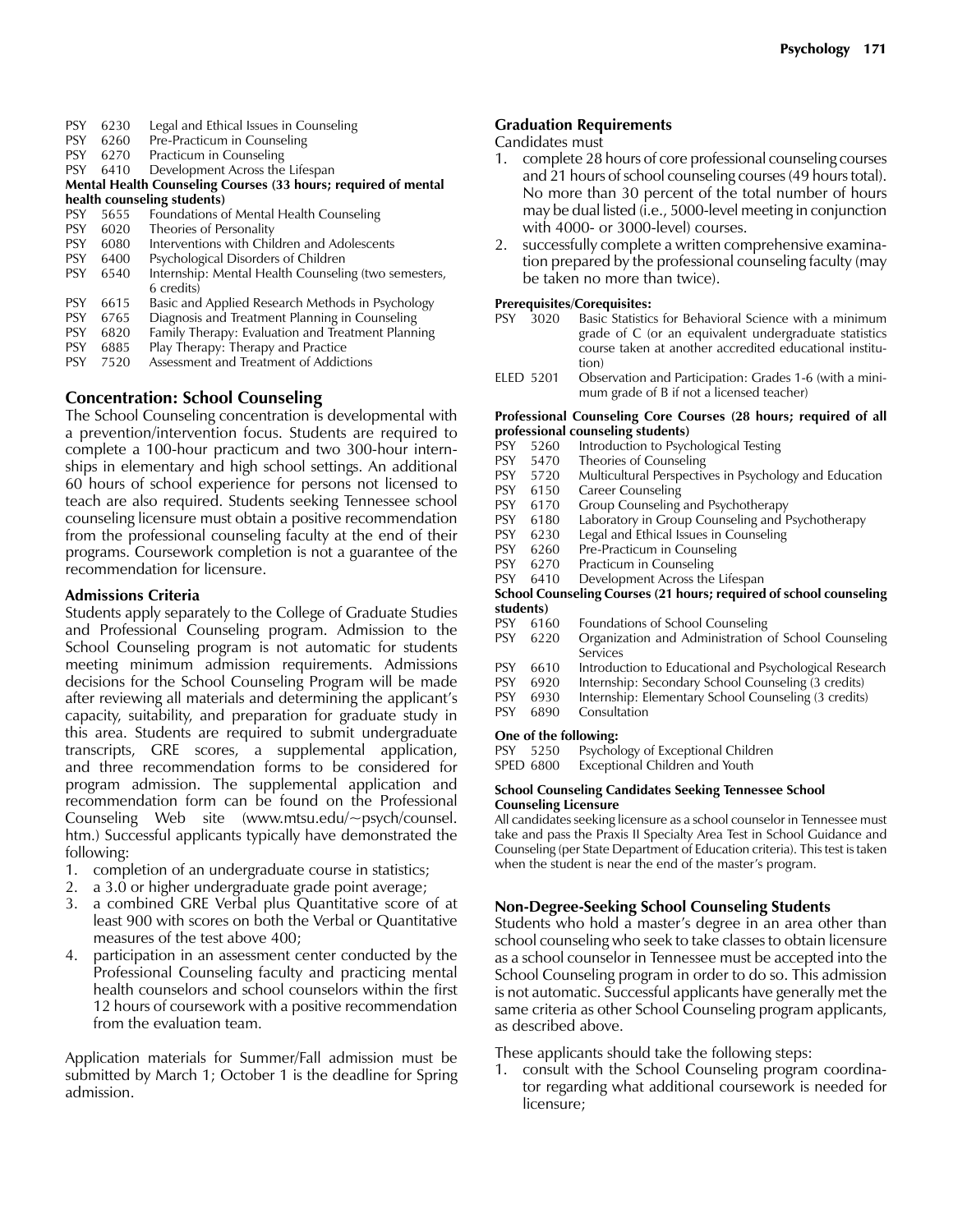- 2. apply to the College of Graduate Studies under the category of "Addition of School Counseling License to Previous Master's";
- 3. submit official copies of undergraduate and graduate transcripts and GRE or MAT scores to the College of Graduate Studies;
- 4. submit a supplemental application, three recommendation forms, and a resume to the School Counseling program; and
- 5. attend the Assessment Center if invited to do so.

# **Courses in Psychology [PSY]**

- **5030 Psychology of Sensation and Perception.** Three credits. Prerequisite: PSY 1410. Modern theories of perception as they relate to knowledge of the external world through perceptual acquaintance. Philosophy of perception, history of sensory psychology, physiological mechanisms of perception, and ecological determinants of perceptual capabilities.
- **5050 Applied Psychopharmacology.** Three credits. Impact of drugs on behavior in today's society. The nature of drug use, abuse, psychological and physiological dependence examined.
- **5060 Sport Psychology.** Three credits. Prerequisite: PSY 1410 or consent of instructor. (Same as ATHC 5060.) Application of psychological principles, motivational research, and social/psychological findings to the arena of sports. Theory and application of performance enhancement and teamwork in sports.
- **5070 Research Methods.** Four credits. Prerequisite: PSY 3020. Analysis of methodological issues in psychological research. Offers skills in the formulation, execution, interpretation, and presentation of psychological investigations. Three hours lecture and one one-hour laboratory.
- **5071 Research Methods Lab.** Zero credits. Corequisite: PSY 5070.
- **5120 Psychology of Criminal Behavior.** Three credits. Survey of theory and research pertaining to criminal behavior, covering topics such as mental illness and crime, criminal homicide, assault, and sex offenses.
- **5130 Laboratory in Psychology of Sensation and Perception.** One credit.
- **5150 Laboratory in Behavioral Neuroscience.** One credit.
- **5180 Laboratory in Learning Theories.** One credit.
- **5210 Adolescent Psychology.** Three credits. Physiological, emotional, mental, and social characteristics of adolescent development, including primary vectors of influence.
- **5220 Correctional Psychology.** Three credits. Law enforcement, delinquency, and criminal psychology, including psychological evaluation, classification, therapy, and rehabilitation. Special classifications. Field problems. Preventive implications.
- **5230 Abnormal Psychology.** Three credits. Patterns of maladaptive behavior, including anxiety, depression, schizophrenia, antisocial behavior, and mental retardation.
- **5240 Behavioral Neuroscience.** Three credits. The role of the brain in those areas which are typically considered by psychology, such as sensory and motor functions, motivation, higher mental functions, and mental disorders.
- **5250 Psychology of Exceptional Children.** Three credits. Identification and etiology of patterns of exceptionality, with consideration given to behavioral manifestations and preventive and correctional programs.
- **5260 Introduction to Psychological Testing.** Three credits. Modern practices in test construction, selection, and application to classroom and guidance situations. (Student required to participate as principal and subject in administration, scoring, profiling, and in making predictions based on test results.)
- **5290 Wage and Salary Administration.** Three credits. Analysis of theory and practice in administering compensation. Practices and issues related to job evaluation, salary market data, pay for performance, and legal considerations.
- **5320 Introduction to Industrial/Organizational Psychology.** Three credits. Application of psychology to business and industry. Topics include employee selection, performance appraisal, training, leadership, motivation, job analysis, legal issues, job satisfaction, work teams, and occupational health.
- **5340 Human Factors Psychology.** Three credits. Prerequisite: PSY 3320/5320 or consent of instructor. The process of designing for human use. Considers individual differences, visual, auditory, and tactile displays, anthropometry, illumination, noise, humans in motion, and space and environmental studies.
- **5350 Safety Psychology.** Three credits. Basic theories of accident causation, safety research literature, methods of accident prevention, and industrial hygiene.
- **5370 Motivation and Work Attitudes.** Three credits. Motivation theories and applications to workplace. Emotions, attitudes, e.g., job satisfaction, organizational commitment, work-family balance. Performance effects.
- **5380 Group Dynamics.** Three credits. Functioning of groups. Includes development of group structure, group conflict, cohesion, social influence, leadership, group productivity, group decision making, and growth groups.
- **5390 Persuasion.** Three credits. Survey and analysis of theory and research on interpersonal influence. Applications of findings to various areas of human experience.
- **5440 Social Psychology of Close Relationships.** Three credits. Prerequisites: PSY 1410 and 2210. Theoretical and empirical issues in the scientific study of adult, close relationships from a social psychological perspective: initial attraction, relationship formation and maintenance, and dissolution. (Not a course in the broad area of marriage and the family; See CDFS 3320 Family Relationships and SOC 2500 Marriage and Family.)
- **5470 Theories of Counseling.** Three credits. Integration of the major theories of counseling and psychotherapy and their application.
- **5480 Learning Theories.** Three credits. Research and experiments in learning and the related growth of the major theories of learning with emphasis on classical and instrumental conditioning and related topics.
- **5490 Operant Conditioning.** Three credits. Prerequisite: PSY 1410. Philosophy of B.F. Skinner's behaviorism explored in his own writings and those of his followers and critics. Current applications of behaviorism in all areas of psychology (child, marriage and family, animal conditioning, mental health, addictions, etc.) also examined.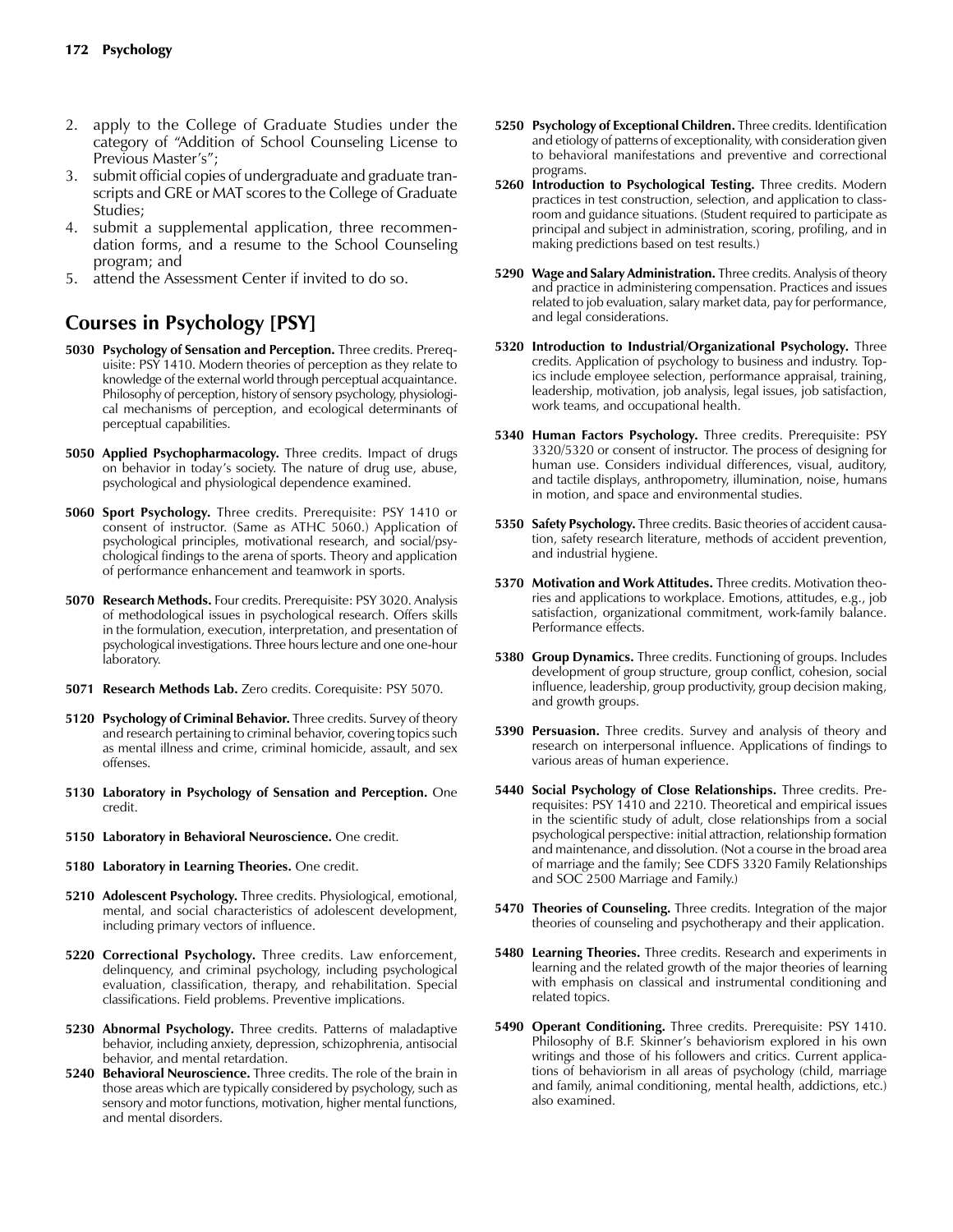- **5600 Psychosexual Adjustment.** Three credits. Psychological, cultural, and biological facets of the human sexual experience. Attitudes and behaviors, variances and dysfunctions, implications, and strategies for intervention.
- **5610 Adult Psychology and Aging.** Three credits. A survey of the research on adult development with emphasis on old age. Examines the physical, intellectual, social, vocational, and personality changes during the adult years.
- **5620 Psychology of Women.** Three credits. Psychological impact of the culture on women's attitudes, roles, aspirations, problems, and personality development.
- **5630 Death and Dying.** Three credits. An experiential course covering the folklore of thanatology, the funeral industry, handling grief, counseling the bereaved, the hospice concept. Objectives include an attempt to view death with equanimity and personal growth through confronting death.
- **5655 Foundations of Mental Health Counseling.** Three credits. Prerequisites: PSY 1410 and 3230 or equivalent. History, roles, and duties of the professional mental health counselor. Managed care and third party reimbursement issues, administration and supervision of mental health services, and other salient issues relating to the role of the professional mental health counselor.
- **5660- Psychology Seminar.** One credit each. Representative and inte-**5680** grative study of scientific journals of the field. May be taken for
	- total of three credits.
	- **5660 Industrial-Social**
	- **5670 Clinical-Personality**
	- **5680 General-Experimental**
- **5700 History and Systems of Psychology.** Three credits. A survey of the history and intensive coverage of current systems of psychology.
- **5720 Multicultural Perspectives in Psychology and Education.** Three credits. Theories and research relative to the education of multiethnic/racial minorities. Relation of culture and socialization to learning styles, assessment practices, and counseling considerations.
- **5740- Apprenticeship.** One to three credits each. Supervised practi-**5760** cal experience utilizing psychological principles and tools in an
	- established organization. **5740 Child 5750 Pre-Clinical 5760 Adolescent**
	-
- **5780 Human Neuropsychology.** Three credits. Prerequisite: PSY 5240 or consent of instructor. Organization and function of specific brain areas and the behavioral deficits and changes resulting from focal and diffuse brain damage.
- **5820 Psychology of Language.** Three credits. Prerequisite: PSY 1410. A cognitive approach to how people learn and use language to communicate. Covers basic psycholinguistics (production, perception, comprehension, and mental representation), language acquisition, and applied psycholinguistics (bilingualism, language disorders, and machine language).
- **6010 Clinical Interventions.** Three credits. Prerequisites: Admission to the clinical program or permission of instructor; PSY 6510, 6800, and 6840. A supervised experience in which the student learns how to apply techniques of clinical interviewing for the purpose of developing, implementing, and evaluating treatment plans for clients. Liability insurance required prior to enrollment.
- **6020 Theories of Personality.** Three credits. Examines traditional schools of personality theory and current developments within each.
- **6030 Current Topics in Personality.** Three credits. Examines current research findings on personality traits and personality-related processes.
- **6040 Topics in Industrial/Organizational Psychology.** Three credits. Focus on practical aspects of functioning as a professional in the field. Current issues, recent developments, and less-traditional relevant areas.
- **6050 Psychological Testing.** Three credits. Prerequisite: PSY 3020 or equivalent. Modern practices in test construction, selection, and application; legal guidelines, reliability, and validity. Intelligence, abilities, interests, attitudes, values, and personality testing. Students required to participate as examiners and subjects in administering, scoring, profiling, and in making predictions based on test results.
- **6060 School Psychology: Ethics and Practice.** Three credits. An introduction with particular emphasis on the psychosocial perspective. Adaptive instruction of behavior measures included, as are observations of classrooms and teacher interviews.
- **6065 Introduction to School-Based Mental Health Services.** Three credits. School psychologist's role as a mental health service provider with both a practical and theoretical focus. Basic helping and interviewing skills.
- **6070 Advanced Industrial Organizational Training and Development.**  Three credits. Prerequisite: PSY 3020 or equivalent. Theory and methodology used in the training and development of human resources in organizations: needs assessment, program development, program evaluation, and legal and special issues in training and development.
- **6080 Interventions with Children and Adolescents.** Three credits. Prerequisite: PSY 5250 or 6400 or permission of instructor. Theoretical and practical issues related to interventions with children and adolescents exhibiting behavioral and emotional problems. Intervention strategies for specific problems. Experience designing and evaluating intervention plans. Legal, ethical, and practical issues.
- **6085 Pre-Practicum for Industrial/Organizationl Psychology.** One credit. Expectations, requirements, and procedures involved in a practicum in the Industrial/Organizational Psychology program. Encourages students to assess career goals and helps facilitate selection of a practicum that moves toward exploring and meeting those career goals.
- **6090 Practicum: Industrial/Organizational Psychology.** Three credits. Prerequisite: Consent of instructor. Supervised experience in industry, business, or government using psychological principles at a professional, applied level.
- **6100 Intellectual Assessment.** Three credits. Prerequisite: PSY 4260/5260 or 6050. Practical didactic instruction in theory and practice of intelligence testing. Practical supervised experience in rapport, administration, scoring, and interpretation of individual intelligence tests for all age levels. Liability insurance required.
- **6101 Laboratory in Intellectual Assessment.** One credit. Skill development in completing intellectual assessments, calculating scores, and conducting parent conferences in a laboratory setting.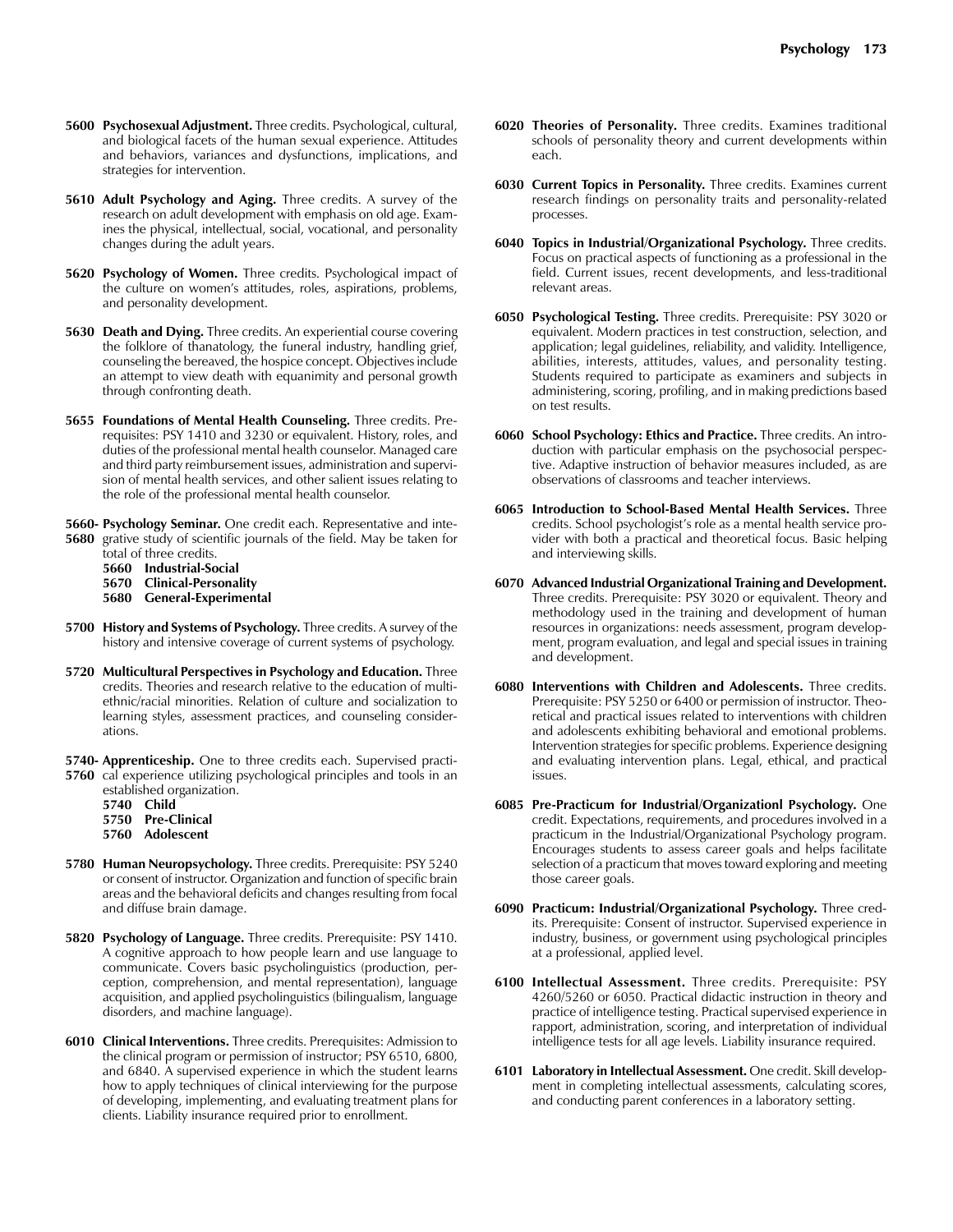- **6102 Theory of Health Education and Behavior.** Three credits. (Same as HLTH 6102.) Links behavioral change theory to the research and practice of interventions in health behaviors. Application of the theoretical constructs is linked to design, implementation and evaluation of individual, and group behavioral change programs.
- **6105 Psychoeducational Assessment of Preschool Children.** Three credits. Prerequisite: PSY 6100. Instruction in theory and practice relevant to the assessment of preschool age children's cognitive, social, and emotional functioning. Field experience and liability insurance required.
- **6120 Developmental Psychology: Child.** Three credits. Survey of research including prenatal, neonatal, and general physical development, emotional development, cognitive development, and social and personality development. Observations.
- **6130 Developmental Psychology: Adolescent.** Three credits. Survey of research on adolescence from a biopsychosocial perspective. Student observation and study of developing adolescents from cognitive, biological, social, and psychological frameworks.
- **6140 Practicum: School Psychology.** Three credits. Prerequisite: 15 semester hours of related graduate credits, including 6060, 6080, 6100, 6750, and 6770. Supervised assessment of low incidence learning and adjustment problems with follow-up parent, teacher, and administrator conferences. Practicum experience includes 90 hours of supervised work with a practicing, certified, full-time psychologist. At least 50 percent of the practicum placement shall be in a school setting. Liability insurance required prior to enrollment.
- **6150 Career Counseling.** Three credits. Prerequisites: PSY 5260 (or 6050) and 6260 or permission of department. History, theory, and issues related to career development, career choice, and career education. Demonstration of the ability to teach career information seeking behavior and decision-making skills.
- **6160 Foundations of School Counseling.** Three credits. History, foundations, philosophy, and principles of developmental school counseling; roles and functions of school counselors, including professional and personal requirements.
- **6170 Group Counseling and Psychotherapy.** Three credits. Prerequisites: PSY 5470 or 6020; PSY 6260 or 6010; permission of instructor. Corequisite: PSY 6180. Group process, ethics, and techniques. Application of counseling theory, group procedures, sociometrics, and group dynamics to interpersonal relations, mental health, school, and industrial settings. Supervised experience. Liability insurance required prior to enrollment.
- **6180 Laboratory in Group Counseling and Psychotherapy.** One credit. Taken in conjunction with PSY 6170. Students will experience group process as members of a growth group during the first half of the semester and will demonstrate group skills as leaders of group session(s) during the second half of the semester.
- **6190 Advanced Cognitive Psychology.** Three credits. Topic-oriented overview of cognitive psychology. Models of attention, perception, memory, language, reasoning, problem solving, and decision making. Issues in cognitive development and cognitive neuropsychology.
- **6210/ 7210 Advanced Psychometrics.** Three credits. Prerequisites: PSY 6280, HHP 6700, or equivalent. Classical test theory and item response theory. Model, assumptions, and problems of classical test theory. Mathematical modeling, parameter estimating, and adaptive testing procedures using item response theory. Both theories utilized for test construction.
- **6220 Organization and Administration of School Counseling Services.** Three credits. Prerequisite: PSY 6160. Organizing, administering, and managing the various components of a developmental school guidance and counseling program.
- **6230 Legal and Ethical Issues in Counseling.** Three credits. Legal, ethical, and professional issues pertaining to the practice of school and mental health counseling.
- **6240 Projective Measurements.** Three credits. Prerequisite: PSY 6100, 4260/5260, or 6050. Rationale and systematic supervised training in use and scoring of Rorschach (half semester) and other projective devices (half semester). Liability insurance required prior to enrollment.
- **6250 Objective Personality Assessment.** Three credits. Prerequisites: PSY 4260/5260 or 6050; PSY 6100. Practical supervised experience in objective measurement, analysis, and pattern confirmations of key variables of personality, both for normative and specific divergent groups. Emphasis on MMPI. Liability insurance required prior to enrollment.
- **6260 Pre-Practicum in Counseling.** Three credits. Prerequisite: PSY 5470 or permission of instructor. Introduces basic communication skills, techniques, and process involved in working with clients in a counseling relationship; extensive role-play practice with peer and faculty feedback. Liability insurance required prior to enrollment.
- **6270 Practicum in Counseling.** Three credits. Prerequisites: PSY 5470, 6170, 6180, 6230, 6260; permission of instructor. Practical supervised experience in individual and group counseling in a school setting and MTSU Psychological Services Center; audio and/or video taping of sessions for peer and faculty feedback.
- **6280 Psychological Statistics: Regression.** Three credits. Prerequisite: PSY 3020 or equivalent and satisfactory score on screening examination. Corequisite: PSY 6281. Review of basic statistics; various correlation coefficients; multiple and partial correlation; simple and multiple regression. Laboratory included.
- **6281 Psychological Statistics Regression Lab.** Zero credits. Corequisite: PSY 6280.
- **6290 Psychological Statistics: Anova.** Three credits. Prerequisite: PSY 3020 or equivalent. Corequisite: PSY 6291. Review of basic statistics. Scientific quantification, research design, and statistical analysis from the perspective of analysis of variance: one-way, factorial, repeated measures, and mixed designs. Laboratory included.
- **6291 Psychological Statistics: Anova Lab.** Zero credits. Corequisite: PSY 6290.
- **6320 Performance Appraisal and Job Analysis.** Three credits. Prerequisites: PSY 6280 or permission of instructor. Analysis of theory and practice in job analysis and performance appraisal, including legal aspects, a survey of techniques available, current research, cognitive aspects, and reliability and validity issues.
- **6330 Professional Issues in Industrial/Organizational Psychology.**  One credit. Survey of issues related to professional ethics, relevant legislation, professional affiliations, professional identity, and professional responsibilities.
- **6340 Behavioral Medicine: Theory and Application.** Three credits. Prerequisite: Consent of instructor. Review theory, methodology, and application of behavioral medicine. Includes behavioral science issues in health and applications of this information to diagnosis,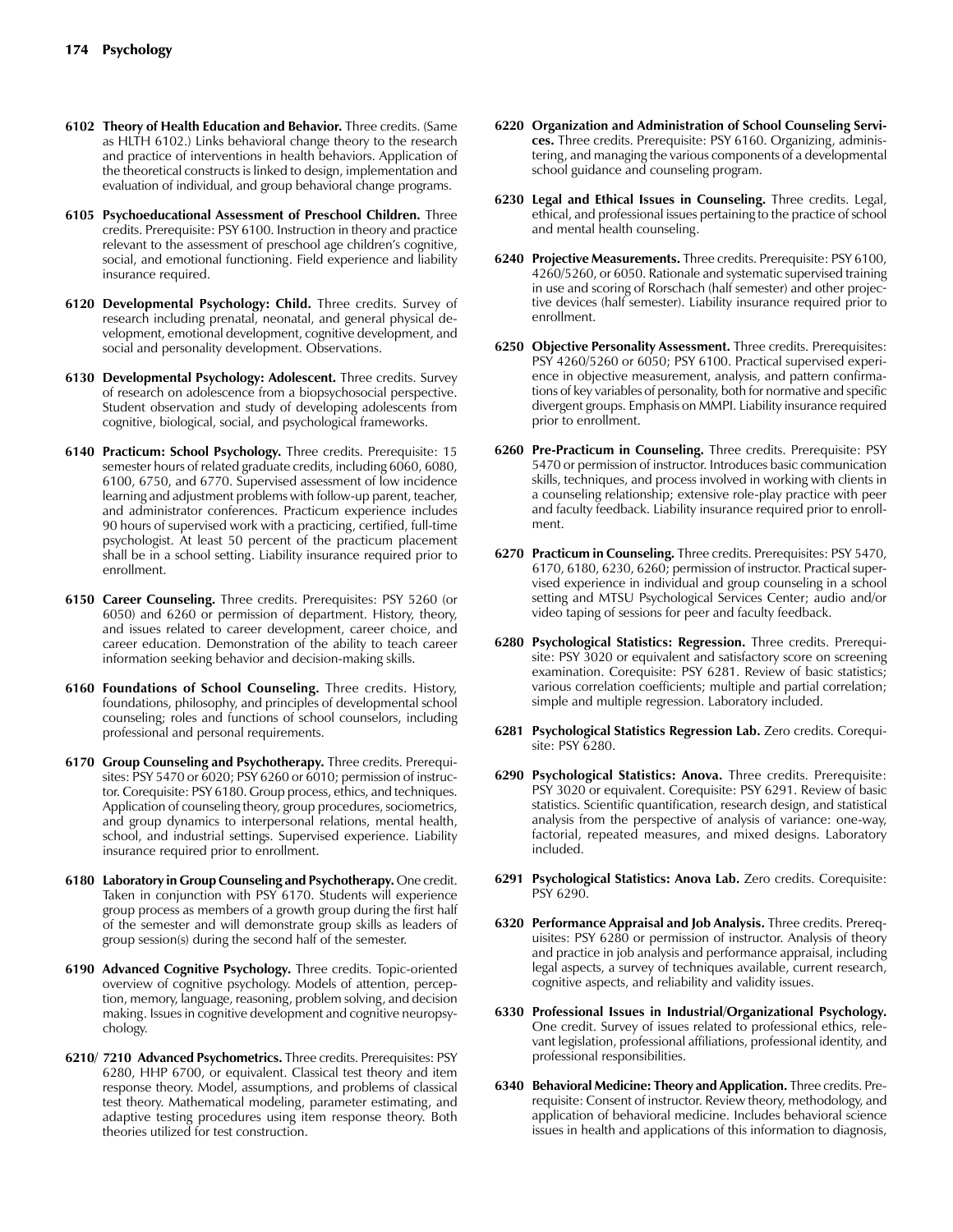prevention, treatment, and rehabilitation of health problems for which "life-stress" factors predominate. See PSY 6350.

- **6350 Laboratory in Behavioral Medicine.** One credit. Prerequisite: Consent of instructor.
- **6360 Organizational Change and Development.** Three credits. Prerequisite: PSY 6450 or permission of instructor. Analysis of theory and practice of organizational change and development, process of change, organizational development (OD) interventions, and evaluation and research of OD effectiveness.
- **6365 Organizational Surveys and Employee Attitudes and Motivation.**  Three credits. Prerequisite: PSY 6450. Special topics in employee attitudes and motivation and the measurement of employee attitudes through the use of organizational surveys. Develops skills in survey techniques and includes practical experience with surveys.
- **6370 Organizational Skills.** Three credits. Prerequisite: PSY 6450 or permission of instructor. Analysis of a variety of interpersonal situations which impact organizational effectiveness and climate. Development of skills: conflict resolution, interviewing, performance feedback, effective meetings, giving recognition, discipline.
- **6380 Work Group Effectiveness.** Three credits. Prerequisite: PSY 5380, 6450, or permission of instructor. Analysis of factors leading to effective work groups. Topics covered include task effects on performance, group composition, leadership, group processes, and team building.
- **6400 Psychological Disorders of Children.** Three credits. Current research and theory of behavioral, cognitive, and emotional disorders in childhood and adolescence.
- **6410 Development Across the Lifespan.** Three credits. Theories and characteristics of human development covering the lifespan.
- **6420 Advanced Personnel Selection and Placement.** Three credits. Prerequisites: PSY 5260 or 6050 and preferably PSY 6280. Legal and research aspects of personnel selection. Methods used for selection, including assessment centers, work samples, and psychological testing.
- **6430 Internship: Behavior Modification.** Two to ten credits; may be repeated; enrollment must be continuous. Prerequisites: 30 semester hours of psychology including 4400, 5480, or 6020. Minimum of 128 hours of supervised internship in an institutional setting. Liability insurance required prior to enrollment.
- **6440 Advanced Applied Behavioral Analysis.** Three credits. Prerequisite: PSY 4400 or permission of instructor. Intensive presentation of methods used in behavioral assessment and therapy. Application of various behavioral and cognitive-behavioral procedures.
- **6450 Advanced Organizational Psychology.** Three credits. Review of theory and empirical research in organizational psychology. Students will apply theory and research findings to understand and explain work behavior at the individual, group, and organizational levels and will use this knowledge to solve organizational problems.
- **6460 Factor Analysis and Related Methods.** Three credits. Prerequisites: PSY 6280, HHP 6700, or equivalent. Surveys each of the major factor analysis techniques and related latent trait theory with main focus on application. Nature, power, procedure, computer programming, interpretation, and limitations of each technique.
- **6480 Advanced Topics in Quantitative Psychology**. Three credits. Prerequisites: PSY 6280 or equivalent. Advanced topics in quantitative psychology. Focus on current topics, recent issues, and less traditional areas of quantitative psychology. Relevant computer programs. May be repeated for a total of six credits.
- **6490 Practicum: Quantitative Psychology.** Three credits. Prerequisites: 30 credit hours of psychology including 6050, 6210, 6280, 6290, 6460, 6560, 6580, or consent of the instructor. Supervised experience in statistical consultation for social and behavioral sciences. 300 clock hours.
- **6500 Behavioral Methodology.** Three credits. Techniques for design and evaluation of clinical treatment and research. Includes single subject and group designs. Emphasis on direct observation and data collection procedures, reliability, social validity, and generalization.
- **6510 Psychopathology.** Three credits. Prerequisite: PSY 3230/5230. Extensive examination of the disorders included in the current diagnostic manual. Emphasis on adult disorders. Objectives are to enhance understanding of psychopathology and to develop minimal competence in diagnosis.
- **6520 Psychopharmacology.** Three credits. Biochemical, neurophysiological, and neuroanatomical basis; emphasis on drugs used in investigating and treating psychological disorders.
- **6530/ 7530 The Psychology of Reading and Reading Development.**  Three credits. Overview of the cognitive processes involved in reading. The structure of both oral and written language; cognitive mechanisms in reading; language development and the acquisition of reading skills; developmental and acquired disorders of language and reading.
- **6540 Internship: Mental Health Counseling.** Three to six credits. Prerequisites: PSY 6270 and permission of the Mental Health Counseling program coordinator. Minimum of 900 supervised internship hours in a mental health setting. May be repeated; enrollment must be continuous.
- **6550 Structural Equation Modeling.** Three credits. Prerequisites: PSY 6280, HHP 6700, or equivalent. Structural equation modeling. Review of correlation, multiple regression and path analysis. Conceptual review of measurement models. Model specification, estimation, goodness of fit, and power of structural equation models. Relevant computer programs.
- **6560 Computer-Based Statistical Packages.** Three credits. Prerequisite: PSY 3020 or equivalent. History, principles, and skills of data analysis, using major statistical packages. Commands in both DATA and PROC steps. Other features including various functions, graphics, full screen process (FSP), and interactive matrix language (IML).
- **6570 Psychological Research Methods in Human Resource Management.** Three credits. Prerequisite: PSY 6280 or permission of instructor. Theory and appropriate methodology for conducting research relevant to human resource practices in organizations. Applied psychometric theory and quasi-experimental design.
- **6580/ 7580 Multivariate Data Analysis.** Three credits. Prerequisites: PSY 6280, HHP 6700, or equivalent. Surveys each of the major multivariate data analysis techniques, with main focus on their application. Nature, power, procedure, computer programming, interpretation, and limitations of each.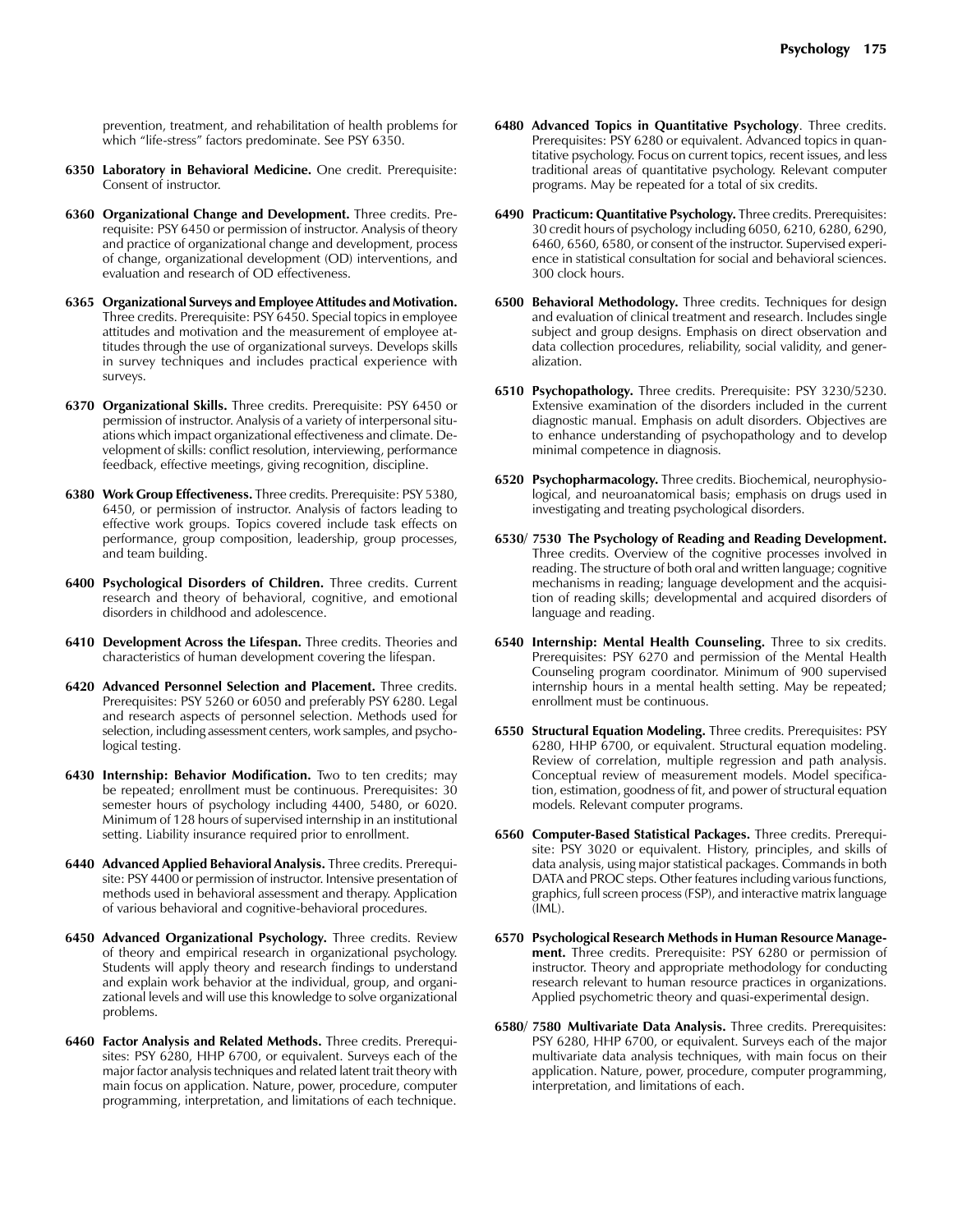- **6585/ 7585 Test Construction and Validation.** Three credits. Prerequisite: PSY 6210/7210 or equivalent. Surveys principles in item and test construction. Actual development of items and tests in the student's own field and validation of the items and tests through both classical test theory and item response theory.
- **6610 Introduction to Educational and Psychological Research.** Three credits. Prerequisites: PSY 3020 and 4260/5260 or 6050. Research in education and psychology, research strategies, research ethics, research writing and reporting. Planning, implementing, and writing an approved scholarly research proposal.
- **6615 Basic and Applied Research Methods in Psychology.** Three credits. Prerequisite: A grade of C or higher in PSY 3020 and 3070 or equivalent training (permission of department). Survey of experimental and quasi-experimental research designs employed in mental health fields. Theoretical and practical knowledge of various research designs and data analysis procedures explored through class lectures and lab assignments. Offers preparation for those training to become mental health practitioners to understand and critically evaluate psychological research.
- **6620 Independent Study: Industrial/Organizational Psychology.** One to three credits. Prerequisite: Permission of instructor. Individualized library or empirical research project approved by instructor. A maximum of three credits will apply to a masters degree.
- **6640 Thesis Research.** One to six credits. Selection of a research problem, review of pertinent literature, collection and analysis of data, and composition of thesis. Once enrolled, student should register for at least one credit hour of master's research each semester until completion. S/U grading.
- **6645 Foundations of Health Psychology.** Three credits. Introduction to principles, practices, theories, and research in health psychology. Study of factors influencing psychological and physical health. Involves a biopsychosocial approach to research in illness and behavioral health.
- **6650 Positive Psychology.** Three credits. Introduction to theories and research in positive psychology. Topics relevant to the nature of psychological well-being: research on happiness, life satisfaction, creativity, wellness, self-actualization, wisdom, plus applications in a number of areas.
- **6655 Field Study in Health Psychology.** One credit. Prerequisite: 9 hours of graduate health psychology courses. Students will be required to work in an applied setting under the supervision of a health psychology research professional. May be repeated for a total of 3 credit hours. S/U grading.
- **6690 Professional Issues and Roles.** Three credits. Systematic survey of ethical practice requirements, certification, and licensure for psychological practice. Examines critical issues facing psychology and roles of psychologists.
- **6710 Community Psychology.** Three credits. Examines community psychology and how person-environment interactions contribute to the mental health and well-being of the community. Research, environmental influences on psychological and community wellbeing, prevention and health promotion, program evaluation and consultation in community settings examined. Field experiences included.
- **6750 Psychology and Assessment of Learning Disabilities.** Three credits. Prerequisite: PSY 6100; corequisite: PSY 6760. Characteristics and biological bases of learning disabilities. Assessment methods

including CBMs, interventions including RTI, and consultation strategies for working with children with learning disabilities with reference to family, school, and community as sources of understanding and treatment. Liability insurance required prior to enrollment.

- **6760 Educational Assessment.** One credit. Prerequisite: PSY 6100; corequisite: PSY 6750. Skills in conducting educational assessment for completing evaluations of children suspected of having learning disabilities.
- **6765 Diagnosis and Treatment Planning in Counseling.** Three credits. Prerequisites: PSY 3230/5230 and 6270 or equivalent; PSY 6410 recommended. Development of skills in the diagnosis and treatment of select mental disorders across the life span. Treatment planning strategies using empirically based treatment interventions. Examines effect of mental disorders on normal development.
- **6770 Assessment and Therapeutic Interventions for Children's Emotional Problems.** Three credits. Prerequisites: PSY 6100 and either 5250 or 6400. Personality and behavioral assessment with children. Linking assessment and diagnosis to therapeutic intervention. Developing therapeutic relationships with children.
- **6780 Clinical Neuropsychology.** Three credits. Prerequisites: PSY 5780, 6100, and 6250 or consent of instructor. Review of human neuroanatomy and neurophysiology. Administration of representative neuropsychological test batteries, especially the Halstead-Reitan Neuropsychological Test Battery. Applied experience with clinical population. Liability insurance required prior to enrollment.
- **6785 Principles of Behavior Analysis.** Three credits. Reinforcement theory and practice in applied settings with an emphasis on basic and advanced issues and best practices in behavioral control using reinforcers, punishers, discrimination, avoidance, shaping of new behaviors, chaining, contingencies, maintenance, and transfer. Special topics include language learning and training and the moral and legal controls in behavioral analysis.
- **6801 Interviewing and Intervention.** Three credits. Interview and intervention techniques common to most psychological assessment procedures and therapies: rapport-building, interviewing skills, management of dangerous or suicidal clients, consultation, and referrals.
- **6820 Family Therapy: Evaluation and Treatment Planning.** Three credits. Examination of evaluation and intervention procedures of major models of family therapy. Emphasis on ethical issues for practitioners of family therapy.
- **6841 Theories of Individual Psychotherapy.** Three credits. Prerequisites: PSY 6800 or 6801. Intensive presentation of theory and methods used in psychotherapy. Evaluation of standard of care and treatment effectiveness.
- **6850 Field Practicum (Clinical).** Three credits. Prerequisites: Admission to the clinical program or permission of the instructor; 24 hours including PSY 6010, 6100, 6101, 6250, 6510, 6690, and 6840. Supervised clinical training in a community mental health agency. Supervision by a licensed psychologist at the agency. 300 clock hours for 3 credit hours. Liability insurance required prior to enrollment.
- **6851 Assessment Field Practicum (Clinical).** Three credits. Prerequisites: Admission to the clinical master's program (or permission of instructor) and successful completion of clinical master's program core coursework. Supervised clinical training in psychological assessment and diagnostics in a community mental health or related agency. Supervision by a licensed psychologist at the agency required and provided. Liability insurance required prior to enrollment.